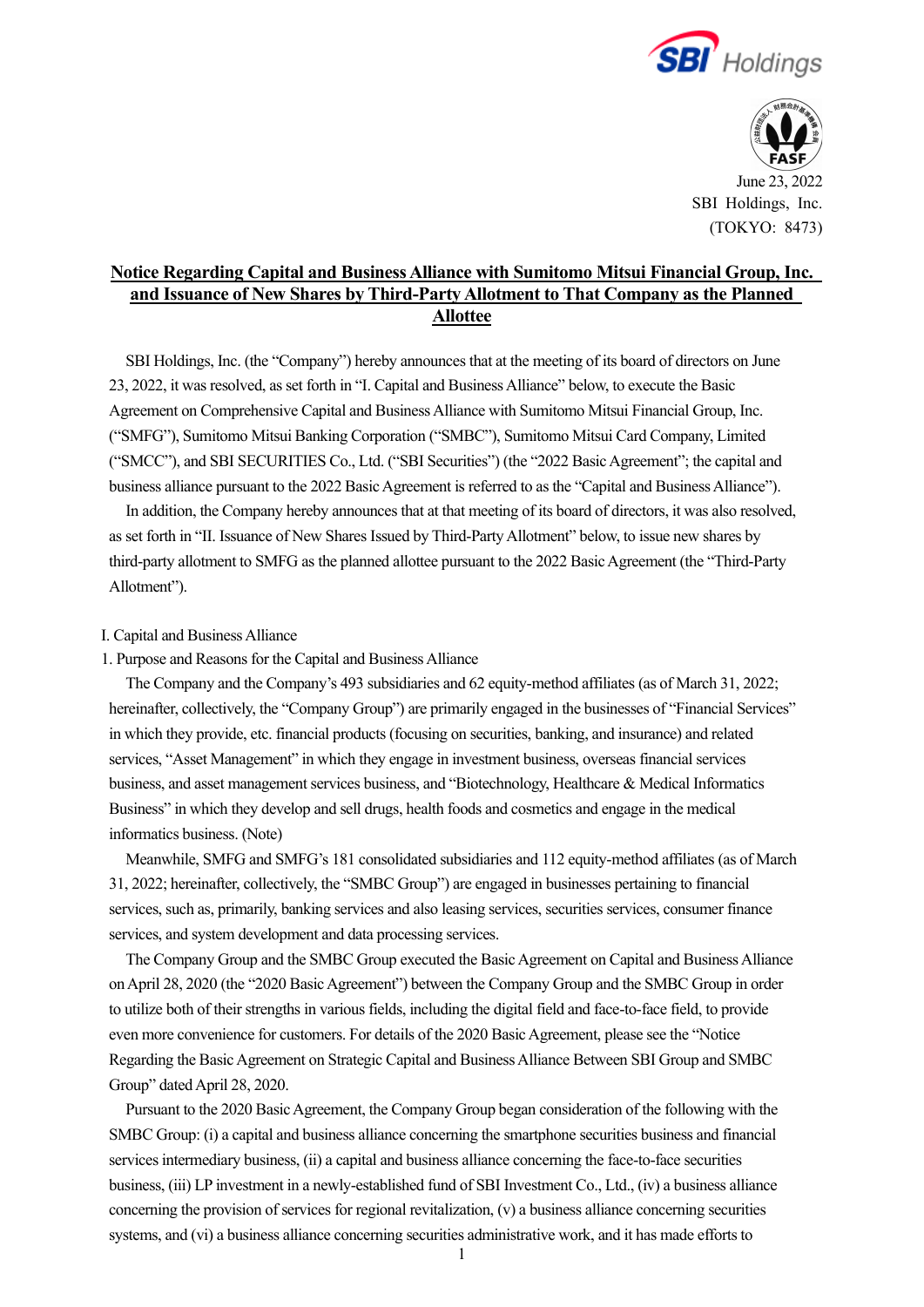

advance the allied businesses in various fields. In addition, from July 2020, SBI Securities and SMCC have been working on a business alliance in asset management services for individuals, and many customers have given positive evaluations of this, including the investment trust savings service in which investment trusts can be purchased with a credit card.

As seen here, the Company Group and the SMBC Group have made various alliances pursuant to the 2020 Basic Agreement, and the strategic alliance has yielded promising results to date. However, in retail financial services for individuals, the fusion of the "progress in conversion to cashless" due to digitalization and the trend of the "shift from savings to asset building" has increased, and it has become difficult for banking services, securities services, and settlement and credit card services to meet the needs of customers separately. For this reason, the Company came to believe that it should further deepen and develop its capital and business alliance relationship with SMBC Group in the sector of digital financial services for individuals, etc., and it began concrete consultations and negotiations from around April 2022. Then, recently an agreement was reached to implement a comprehensive capital and business alliance between the Company Group and the SMBC Group, and it was determined to enter into the 2022 Basic Agreement as of June 23, 2022.

Pursuant to the 2022 Basic Agreement, in terms of areas where the Company Group and the SMBC Group can display their mutual strengths in the future, consideration is being given to forming a business alliance in digital financial services for individuals and providing comprehensive retail financial services with a high degree of convenience and profitability that exceeds the barriers of both groups to a wide range of customers, including the youth demographic, active mass demographic, and mass affluent demographic. Additionally, before commencing the business alliance, it was decided to implement a capital alliance between holding companies between both groups to further strengthen ties with the SMBC Group and for the smooth operation and development of the business alliance.

Furthermore, because the Company Group and the SMBC Group are engaged in various financial businesses through their respective group companies, it is planned that there will be concrete consultations in the future regarding opportunities to expand and deepen collaborative business in a wide range of business areas on a group basis.

As it will be important for the Company to strengthen its fundraising base and expand its fundraising capacity in order to work on various policies to advance the business alliance for the provision, etc. of new digital financial services for individuals with the SMBC Group in the future, the Company determined that it would be appropriate to raise funds with a capital nature from SMFG as part of the capital alliance with SMBC Group and decided for the Company to carry out the Third-Party Allotment to SMFG as the allottee.

(Note) As set forth above, as of the end of March 2022 the three business segments of the Company Group are "Financial Services," "Asset Management," and "Biotechnology, Healthcare & Medical Informatics Business," but it is planned that from the fiscal year ending in March 2023 they will be changed to the five segments of "Financial Services" that focuses on securities-related business, banking-related business, and insurance-related business, the "Asset Management Business" that engages in investment management such as the creation, offering, and management of investment trusts and investment advisory, etc., the "Investment Business" that focuses on a private equity business that operates venture capital funds, etc., the "Crypto-Asset Business" that operates a crypto-asset exchange service, etc., and the "Non-Financial Business" that engages in biotechnology, healthcare, and medical informatics business, Web 3.0-related and businesses pertaining to new overseas markets such as Africa.

#### 2. Details, etc. of the Capital and Business Alliance

The Company decided to enter into the 2022 Basic Agreement and share subscription agreement dated June 23, 2022 with SMFG (the "Share Subscription Agreement"). The details of the 2022 Basic Agreement and the Share Subscription Agreement are as follows.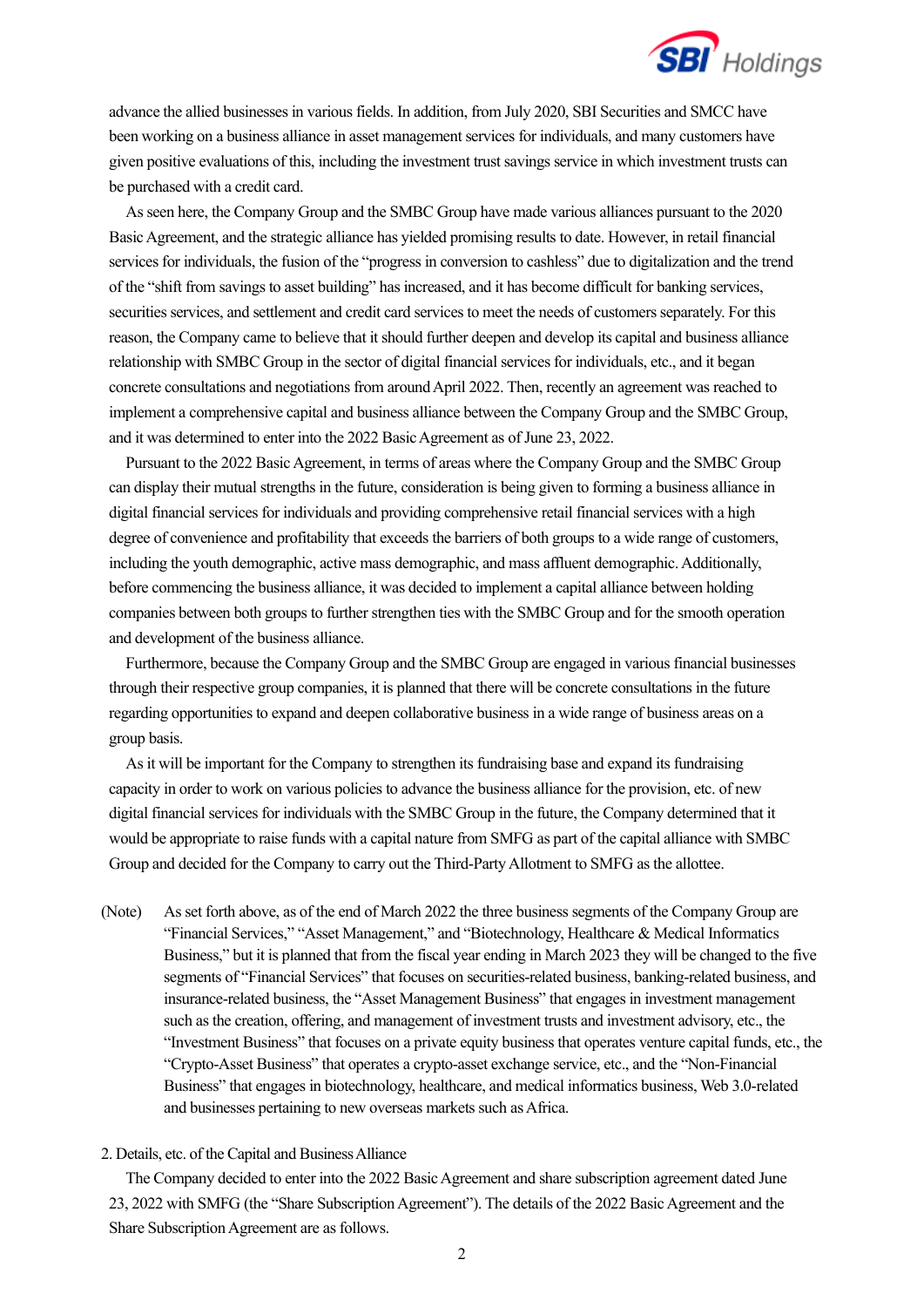

### (1) Details of capital alliance

The Company will allot 27,000,000 shares of common stock (the "Shares") of the Company (11.01% of the total issued shares of the Company (figures are rounded to two decimal places; the same applies hereinafter to the shareholding ratio)) to SMFG through the Third-Party Allotment. For details of the Third-Party Allotment, please see "II. Issuance of New Shares Issued by Third-Party Allotment".

The Company agreed the following in the Share Subscription Agreement.

SMFG promises to the Company that it will comply with the following matters from and after the closing date (meaning July 11, 2022 or the date separately agreed by the Company and the planned allottee).

(i) Lock-up of the Shares

SMFG shall continue to own the Shares (those for which the Company's board of directors' pass a resolution for issuance on the Share Subscription Agreement execution date) during the valid term of the 2022 Basic Agreement; provided, however, that if SMFG requests cancellation of the lock-up in the event of no execution of a final agreement for business alliance for digital financial services for individuals pursuant to the alliances in the 2022 Basic Agreement by January 31, 2023, the Company shall consult on this in good faith. The continuous ownership restriction shall not apply if SMFG reasonably determines that the business or activities conducted (or to be conducted) by the Company Group, or other related circumstances, will result in the SMBC Group infringing the U.S. Bank Holding Company Act (the Bank Holding Company Act of 1956; as amended, including rules and their interpretations set out by the Board of Governors of the Federal Reserve System of the United States based on the same Act) or the Banking Act of Japan (Act No. 59 of 1981; as amended) or other applicable laws or regulations, etc. (provided, however, that in the event of any applicable laws or regulations, etc. other than the Banking Act of Japan, SMFG shall notify the Company of the details), and in such case, SMFG shall not be precluded from disposing of the common shares of the Company received through the Third-Party Allotment.

- (ii) Prohibition of further purchase of shares, etc. of the Company Aside from the acquisition through the Third-Party Allotment, the SMBC Group shall not acquire the shares, etc. of the Company other than without the prior approval of the Company.
- (iii) Prior consultation on sale of the Shares

SMFG shall provide prior notice to the Company and consult in good faith with the Company on the quantity and counterparty (if it can be specified), etc. when selling the common shares of the Company it owns to a party that operates a similar business as the Company, regardless of whether inside or outside a financial instruments exchange market, at the expiration of the valid term of the 2022 Basic Agreement or in other cases where the disposal of the Company's common shares received from the Third-Party Allotment is permitted pursuant to the Share Subscription Agreement.

(2) Details of the business alliance

The Company and SMFG will form a business alliance for digital financial services for individuals as stated in "1. Purpose and Reasons for the Capital and Business Alliance." The main details can be found in (i) through (iii) below. In addition, the Company and SMFG will examine and discuss ways to further strengthen ties between the SMBC Group and the Company Group.

Details of each business alliance will be finalized at a later date in legally binding final agreements for the implementation of each business alliance entered into by both groups.

(i) SBI Securities to become main entity providing online securities-related services for SMBC Group digital channels

SBI Securities will become the entity providing online securities-related services within the SMBC Group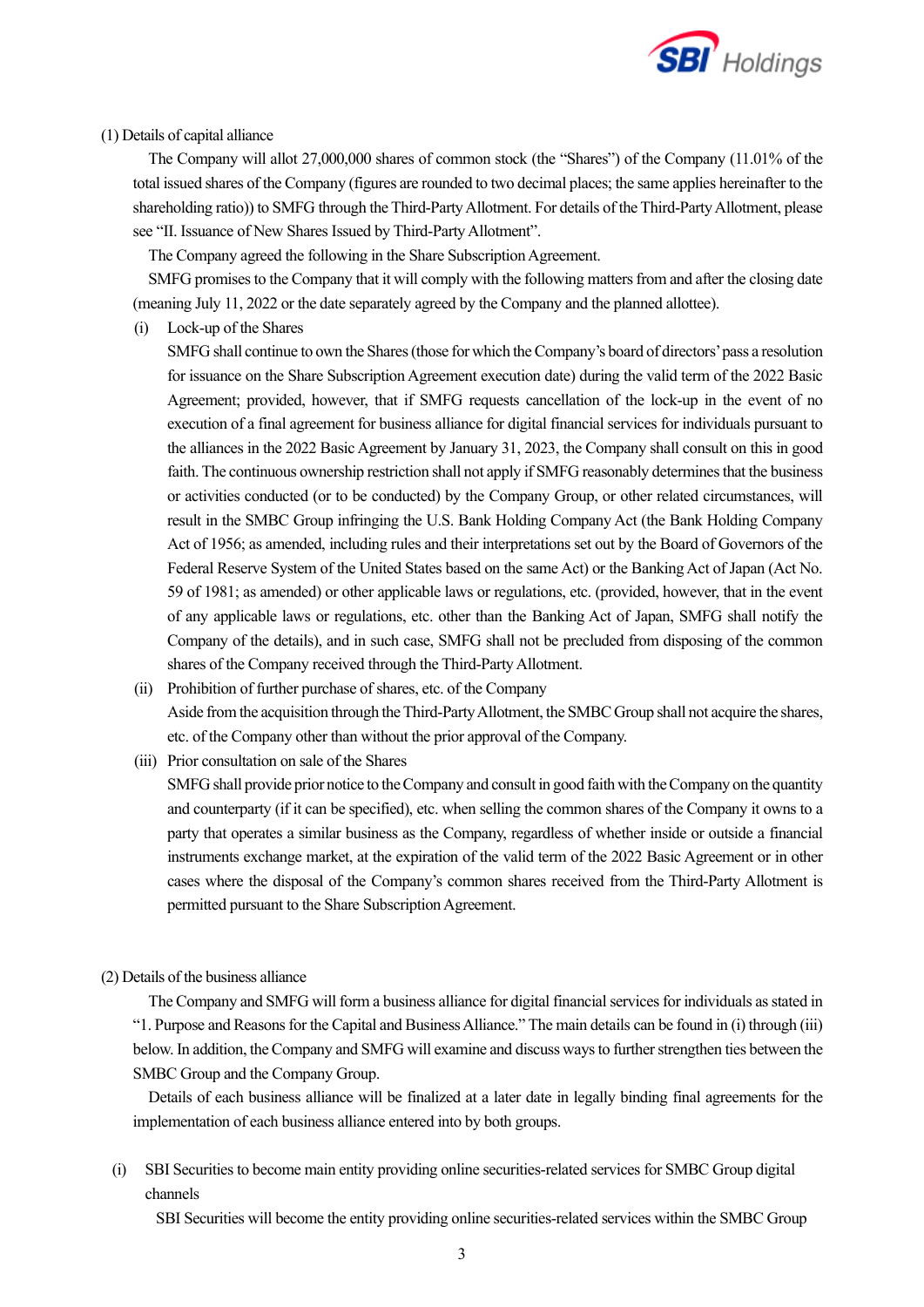

digital financial services for individuals, and the SBI Securities online securities service will be seamlessly provided to customers already using SMBC's "SMBC Direct" and SMCC's "Vpass" (note), and customers newly transacting with SMBC and SMCC.

- (Note) "Vpass" is a 24-hour free internet service for SMCC members enabling looking up card information and receiving various applications via PCs and smartphones.
- (ii) Positioning of SMCC as a preferred partner in the Company Group's settlement and card business The Company Group will position SMCC as a preferred partner in the Company Group's settlement and card business (limited, however, to initiatives with non-Company Group card companies). This means specifically that SMCC will be treated as a preferred partner in (a) credit card, etc. membership solicitation services, (b) credit card, etc. settlements for payments into investment trust savings, and (c) development of new products and services.
- (iii) Recognition of V Points within the Company Group

The Company Group will promote the "V Points" points program ("V Points") operated by the SMBC Group (note) as one of its main benefits (the "Benefit") provided to customers who transact with the Company Group. Specifically, SBI Securities will examine the provision of a service that grants V Points to customers as the Benefit, and the provision of a service by which V Points can be used in transactions for products and services designated by SBI Securities.

(Note) V Points are common points managed and operated by SMCC. It is a convenient points program in which points are accumulated by using SMCC cards, and transactions, etc. with SMBC, and one point can be used as one yen at Visa merchants all around the world.

### 3. Summary of the Counterparty to the Capital and Business Alliance

Please see "II. Issuance of New Shares Issued by Third-Party Allotment 6. Reasons for Selection of Planned Allottee, etc. (1) Summary of planned allottee" below.

| Resolution of the board of directors                                 | June 23, 2022           |
|----------------------------------------------------------------------|-------------------------|
| Execution date of the 2022 Basic Agreement                           | June 23, 2022           |
| Payment date pertaining to the third-party   July 11, 2022 (planned) |                         |
| allotment                                                            |                         |
| Commencement date of business alliance                               | July 11, 2022 (planned) |

### 4. Schedule of the Capital and Business Alliance

### 5. Future Prospects

Please see "II. Issuance of New Shares Issued by Third-Party Allotment 8. Future Prospects" below.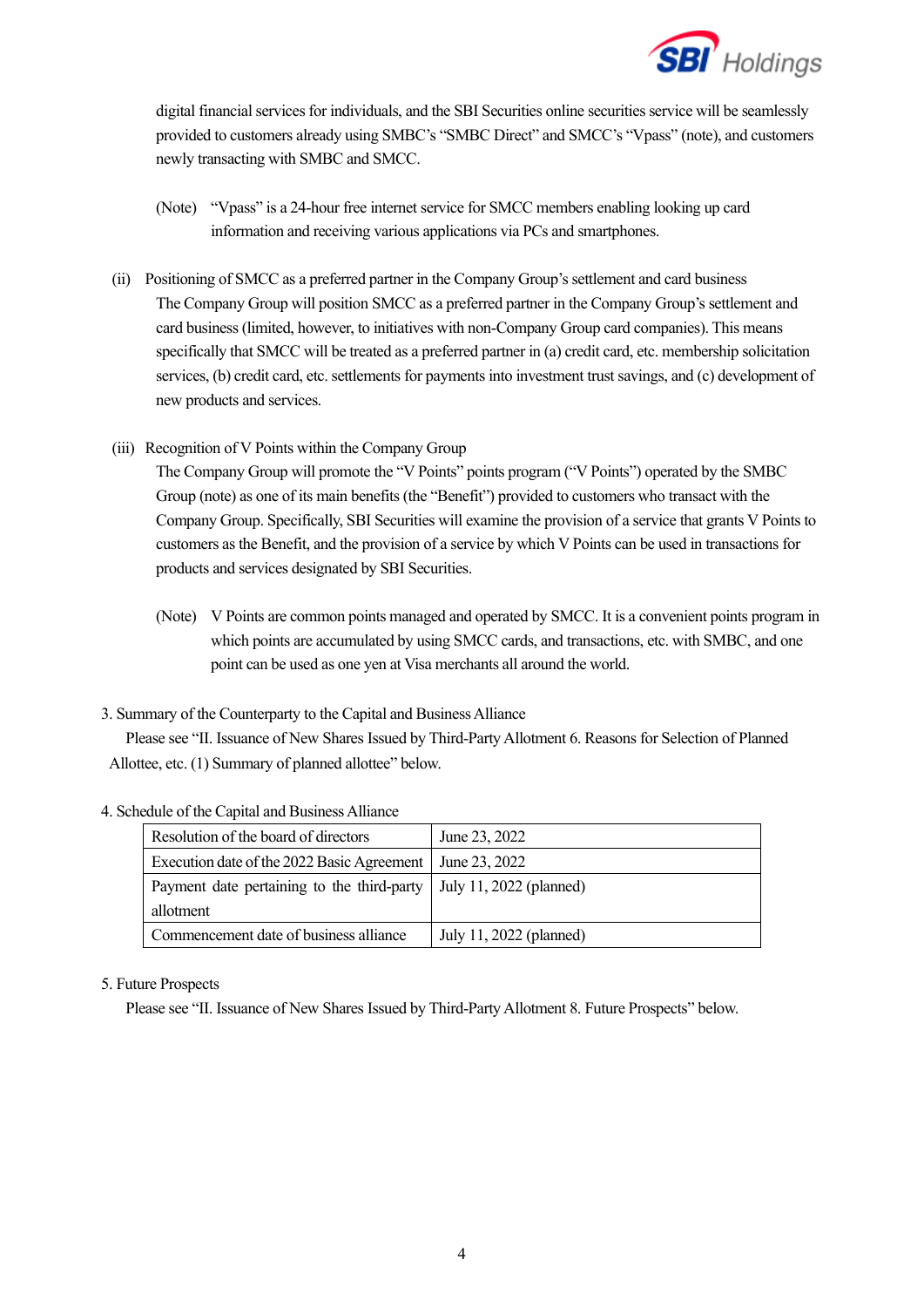

## II. Issuance of New Shares Issued by Third-Party Allotment

### 1. Summary of Offering

| (1) | Payment date          | July 11, 2022                                                             |
|-----|-----------------------|---------------------------------------------------------------------------|
|     | Number of new         | 27,000,000 shares of common stock                                         |
| (2) | shares to be issued   |                                                                           |
| (3) | Issue price           | 2,950 yen per share (the "Paid-In Amount")                                |
|     | Amount of funds to    | 79,650,000,000 yen                                                        |
| (4) | be raised             |                                                                           |
|     | Method of offering or | By means of third-party allotment.                                        |
| (5) | allotment             | (SMFG 27,000,000 shares)                                                  |
|     | (planned allottee)    |                                                                           |
|     |                       | Each of the items above is subject to the effectiveness of the securities |
| (6) | Other                 | registration statement under the Financial Instruments and Exchange       |
|     |                       | Act of Japan.                                                             |

## 2. Purpose and Reasons for Offering

As set forth in "I. Capital and Business Alliance 1. Purpose and Reasons for the Capital and Business Alliance" above, the Third-Party Allotment will be implemented as part of the Capital and Business Alliance, and it is believed that the Company and SMFG will be able to realize the development and strengthening of the long-term relationship of both companies through the Third-Party Allotment. In addition, it is believed that the development and strengthening of the relationship between the Company and SMFG will contribute to the improvement of the Company's medium-to-long-term corporate value and the improvement of profits for all existing shareholders.

## 3. Amount, Use, and Planned Time of Expenditure of Funds to be Raised

### (1) Amount of funds to be raised

| $\left( i\right)$          | Total paid-in amount                     | 79,650,000,000 yen |
|----------------------------|------------------------------------------|--------------------|
| $\left(\mathrm{ii}\right)$ | Estimated amount of issuance<br>expenses | 414,000,000 yen    |
| (iii)                      | Estimated amount of net<br>proceeds      | 79,236,000,000 yen |

(Notes) 1. Consumption tax, etc. is not included in the estimated amount of issuance expenses.

2. The breakdown of the estimated amount of issuance expenses is advisory fees, attorney's fees, registration-related expenses, and other expenses (printing administrative expenses, etc.).

| (2) Specific use of funds to be raised |
|----------------------------------------|
|                                        |

| Specific use of funds           | Amount (thousand yen) | Planned time of expenditure |
|---------------------------------|-----------------------|-----------------------------|
| Repayment of bridge loans       | 72,000,000            | <b>July 2022</b>            |
| from financial institutions     |                       |                             |
| borrowed to be appropriated to  |                       |                             |
| repayment of bonds redeemed     |                       |                             |
| from April 2022 through June    |                       |                             |
| 2022                            |                       |                             |
| Repayment of term loans from    | 7,236,000             | July 2022 to March 2023     |
| financial institutions borrowed |                       |                             |
| as long-term operating funds    |                       |                             |
|                                 |                       |                             |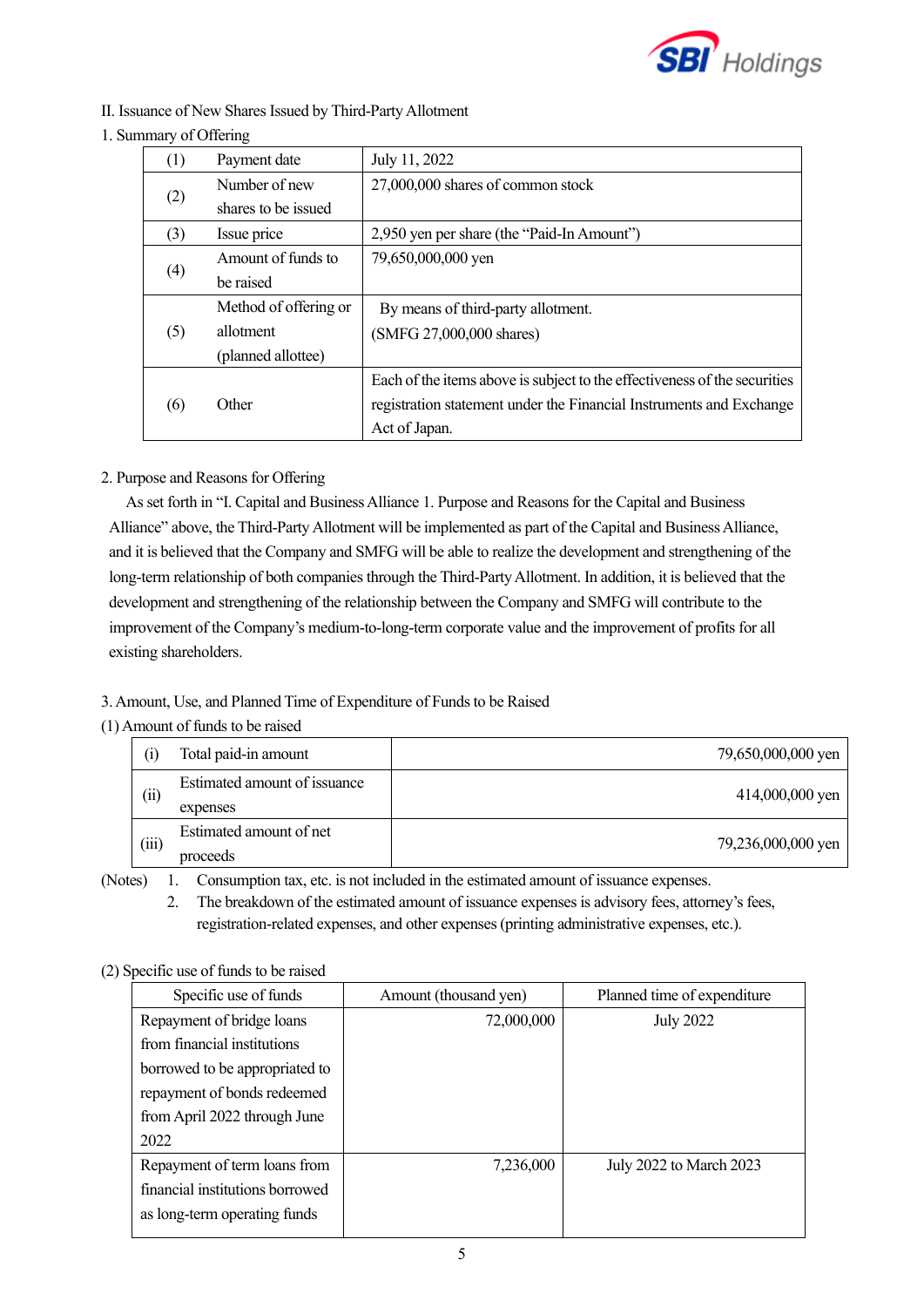

The Company plans to appropriate 72 billion yen of the funds raised through the Third-Party Allotment to the repayment of bridge loans from financial institutions borrowed to be appropriated to repayment of bonds redeemed from April 2022 through June 2022, and to appropriate the remaining amount to the partial repayment of the term loans from financial institutions whose repayment dates will sequentially arrive by the end of March 2023 (see the table below for details of borrowings).

Together with strengthening equity capital through the Third-Party Allotment, by appropriating it to the repayment of borrowings from financial institutions, the Company will be able to increase its capacity to raise debt financing and enhance its fundraising base to advance its business alliance with the SMBC Group to provide, etc. new digital financial services for individuals and ensure its capacity to invest in M&A deals that the Company believes could be implemented in the future to further expand its business base.

|       | Lender                             | Balance of       | Use of funds                                            |
|-------|------------------------------------|------------------|---------------------------------------------------------|
|       |                                    | borrowings       |                                                         |
|       | <b>SMBC</b>                        | 30 billion yen   | Redemption funds for SBI Holdings, Inc. yen-denominated |
| (i)   |                                    |                  | bonds due April 14, 2022 redeemed on April 14, 2022     |
|       | Syndicated loan arranged by Mizuho |                  | Redemption funds for SBI Holdings, Inc. 17th unsecured  |
| (ii)  | Bank, Ltd.                         | 25 billion yen   | bonds redeemed on May 30, 2022                          |
| (iii) | Syndicated loan arranged by Mizuho |                  | Redemption funds for SBI Holdings, Inc. 12th unsecured  |
|       | Bank, Ltd.                         | 17 billion yen   | bonds redeemed on June 22, 2022                         |
| (iv)  | 10 regional banks                  | 9.8 billion yen  | Long-term operating funds                               |
|       | Total                              | 81.8 billion yen |                                                         |

Furthermore, by agreement or arrangement with the lenders, the proceeds following the execution of fundraising through the Third-Party Allotment will be appropriated to repayment of the borrowings set forth in (i) through (iii) in the table above.

#### 4. Viewpoint on the Rationality of the Use of Funds

The funds to be raised will be appropriated to the repayment of borrowings and thereby strengthen the fundraising base required to enable the advancement of the business alliance with the SMBC Group to provide, etc. new digital financial services for individuals and the ensuring of the Company's capacity to invest in M&A deals that it believes could be implemented in the future to further expand its business base, and it is believed that in the medium-to-long-term they will lead to an increase in the corporate value and shareholder value of the Company that exceeds the dilution of the Company's common shares. Consequently, the use of funds set forth in "3. Amount, Use, and Planned Time of Expenditure of Funds to be Raised (2) Specific use of funds to be raised" above is judged to be rational.

#### 5. Rationality of Issuance Conditions, etc.

(1) Basis for calculation of the paid-in amount and the specific details thereof

Having judged it necessary for the Paid-In Amount to also consider the leveled value in the form of average stock price over a certain period rather than basing it on a specified point of time, the Company repeatedly held discussions and negotiations with SMFG, with the result that the Paid-In Amount was determined to be 2,950 yen.

For the calculation method of the Paid-In Amount, given that the Company stock price is fluctuating greatly factoring in geopolitical risks, and external environment changes such as economic conditions, inflation, and monetary policy, etc., the Company determined that, when deciding a fair paid-in amount, it would be objective and reasonable to consider the leveled value in the form of average stock price over a certain period rather than base the stock price on a specified point of time such as the immediately preceding business day as the basis of the calculation, as it would reflect the appropriate corporate value of the Company in the stock market as well as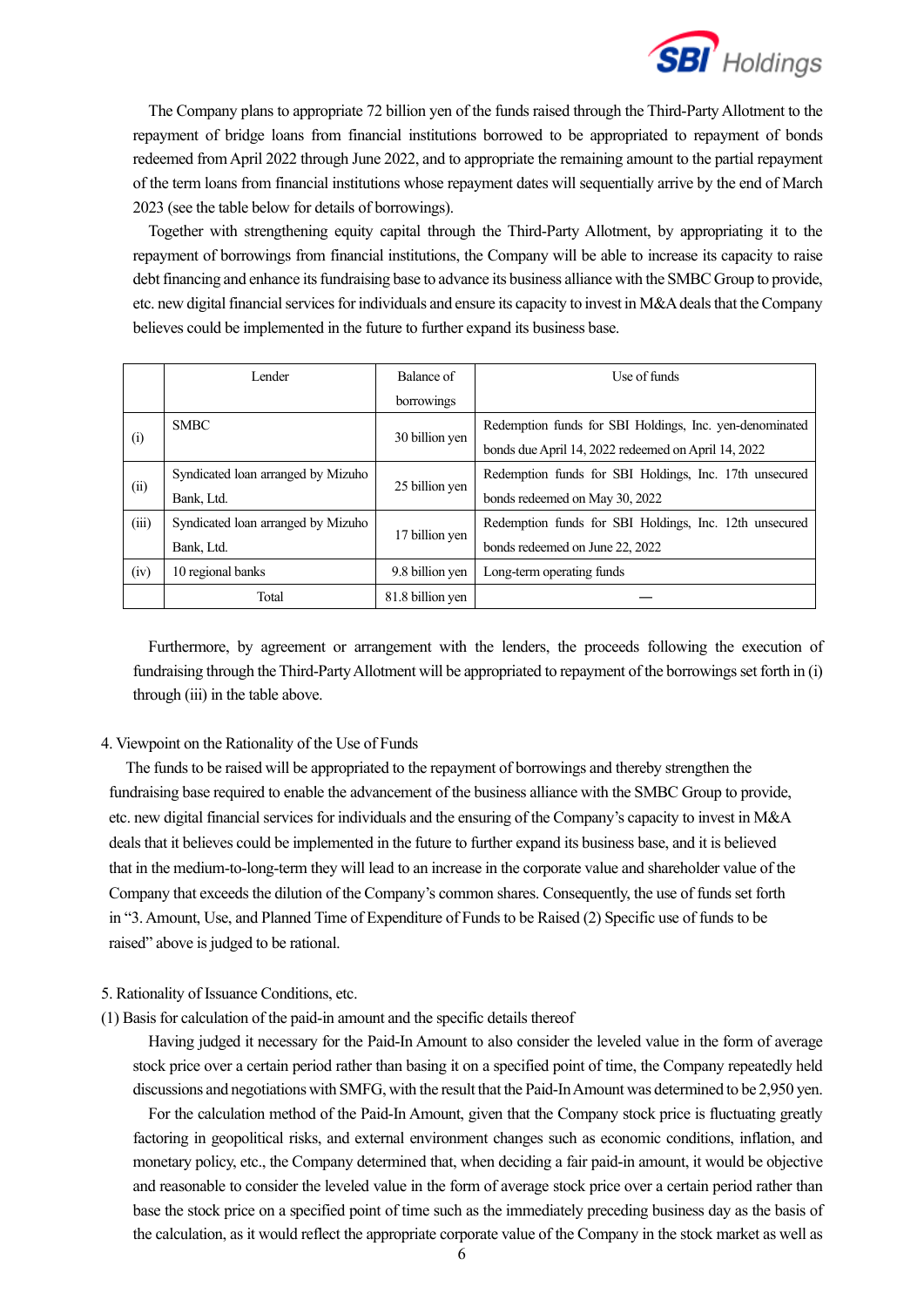

enabling exclusion of special factors such as the impact of temporary stock price changes. The above paid-in amount was agreed as a result of discussions between the planned allottee SMFG and the Company on this basis.

Furthermore, the Paid-in Amount is a 14.0% premium (rounded to one decimal place; the same applies below for premiums) on the closing price of 2,588 yen on the business day immediately preceding the board of directors resolution date for the Third-Party Allotment (June 22, 2022), a 13.4% premium on 2,601 yen, the simple average (rounded to the nearest yen; the same applies below for simple averages) of the closing price of the Company's common stock on the Tokyo Stock Exchange during the one-month period immediately preceding that date (from May 23, 2022 to June 22, 2022), a 4.8% premium on 2,815 yen, the simple average of the closing price of the Company's common stock on the Tokyo Stock Exchange during the three-month period immediately preceding that date (from March 23, 2022 to June 22, 2022), and a 0.5% premium on 2,934 yen, the simple average of the closing price of the Company's common stock on the Tokyo Stock Exchange during the six-month period immediately preceding that date (from December 23, 2021 to June 22, 2022), and it conforms with the "Guidance Concerning Handling of Allotment of New Shares to Third Party" of the Japan Securities Dealers Association. Thus, the Company has judged that the Paid-In Amount does not constitute a particularly favorable amount for the planned allottee.

In addition, as the unanimous opinion of the statutory auditors, an opinion was obtained from the four statutory auditors of the Company (of whom two are outside statutory auditors) that the Paid-In Amount conforms with the "Guidance Concerning Handling of Allotment of New Shares to Third Party" (dated April 1, 2010) of the Japan Securities Dealers Association, is legal, and does not constitute a "particularly favorable issuance price."

(2) Grounds for judging that the quantity of issuance and scale of dilution of shares is rational

The number of shares to be issued pertaining to the Third-Party Allotment is 27,000,000 shares (number of voting rights: 270,000 units), which equals 11.01% of the 245,220,890 issued shares of the Company as of March 31, 2022 (and 11.11% of the 2,430,075 units of voting rights of the Company as of that date), and some dilution will occur due to this.

However, the Third-Party Allotment is being implemented as part of the Capital and Business Alliance, and the development and strengthening of the relationship between the Company and SMFG through the Capital and Business Alliance will lead to the realization of growth potential and profitability for the Company in the area of retail financial services for individuals, etc., and as a result will contribute to the improvement of the Company's medium-to-long-term corporate value and the improvement of profits for all existing shareholders, so the quantity of issuance and scale of dilution due to the Third-Party Allotment is judged to be rational.

|      | 1) Summary 01 planned another    |                                                                                |
|------|----------------------------------|--------------------------------------------------------------------------------|
| (1)  | Name                             | Sumitomo Mitsui Financial Group, Inc.                                          |
| (2)  | Location                         | 1-2, Marunouchi 1-chome, Chiyoda-ku, Tokyo                                     |
| (3)  | Name and title of representative | Jun Ohta, President                                                            |
| (4)  |                                  | Management of affiliated subsidiaries, as well as the performance of ancillary |
|      | Business details                 | functions                                                                      |
| (5)  | Capital                          | 2,341,878 million yen                                                          |
| (6)  | Date of establishment            | December 2, 2002                                                               |
| (7)  | Number of issued shares          | 1,374,362,102 shares                                                           |
| (8)  | Fiscal year end                  | March                                                                          |
| (9)  | Number of employees              | 101,023 (consolidated)                                                         |
| (10) | Major customers                  |                                                                                |

6. Reasons for Selection of Planned Allottee, etc.

(1) Summary of planned allottee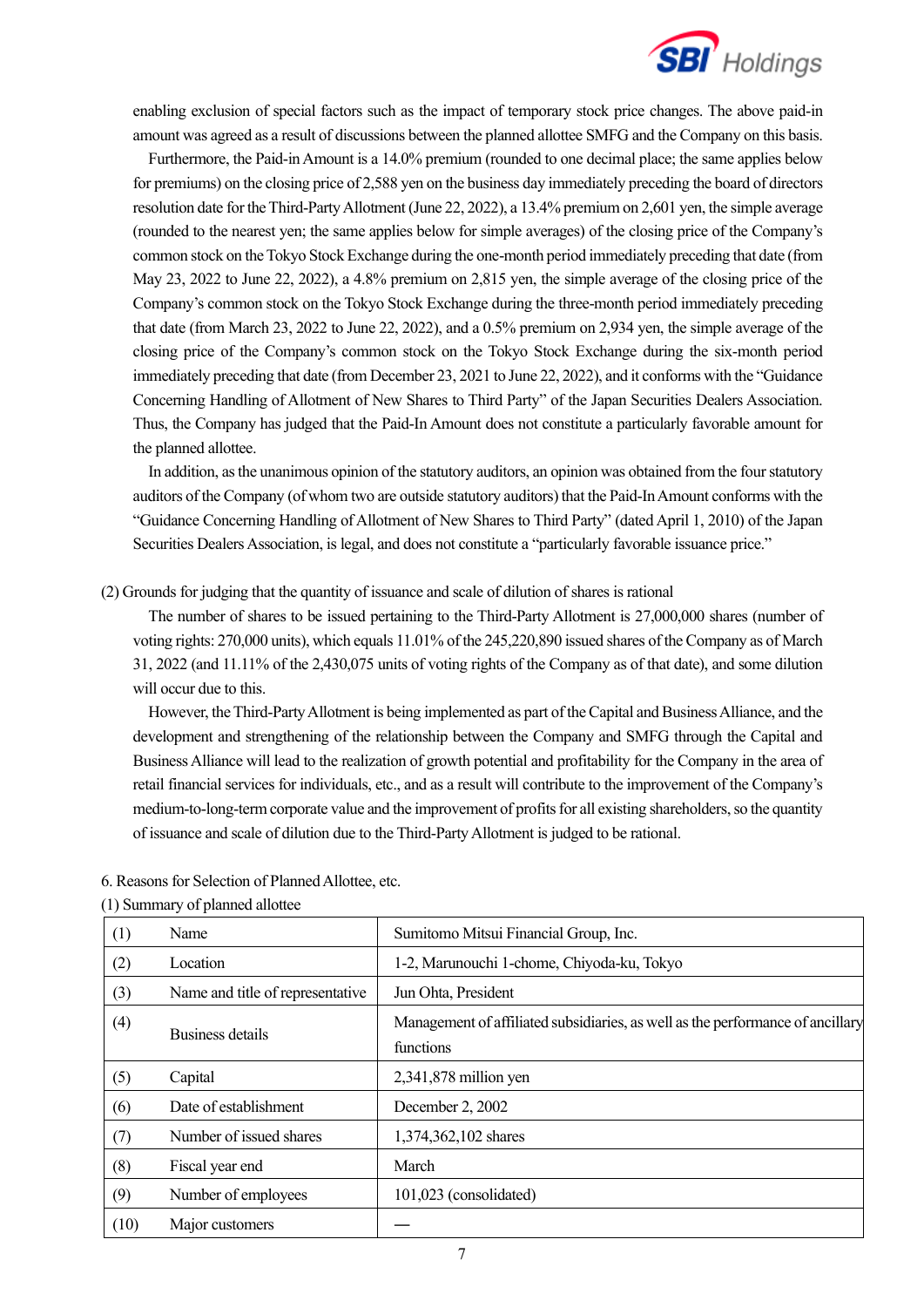

| (11)                       | Major banks                                                                                                                                          |                                                    |                                                                                                                                                                                              |                   |                       |  |
|----------------------------|------------------------------------------------------------------------------------------------------------------------------------------------------|----------------------------------------------------|----------------------------------------------------------------------------------------------------------------------------------------------------------------------------------------------|-------------------|-----------------------|--|
|                            |                                                                                                                                                      | Shareholder name                                   |                                                                                                                                                                                              |                   | Shareholding<br>ratio |  |
|                            |                                                                                                                                                      |                                                    | The Master Trust Bank of Japan, Ltd.<br>(Trust account)                                                                                                                                      |                   |                       |  |
|                            |                                                                                                                                                      | Custody Bank of Japan, Ltd. (Trust account)        | 5.76%                                                                                                                                                                                        |                   |                       |  |
|                            |                                                                                                                                                      | <b>NATSCUMCO</b>                                   | 1.92%                                                                                                                                                                                        |                   |                       |  |
|                            | Major shareholders and                                                                                                                               |                                                    | SSBTC CLIENT OMNIBUS ACCOUNT                                                                                                                                                                 |                   | 1.71%                 |  |
| (12)                       | shareholding ratios<br>(As of March 31, 2022)                                                                                                        |                                                    | STATE STREET BANK WEST<br>CLIENT $-$ TREATY 505234                                                                                                                                           |                   | 1.68%                 |  |
|                            |                                                                                                                                                      |                                                    | Barclays Securities Japan Limited                                                                                                                                                            |                   | 1.36%                 |  |
|                            |                                                                                                                                                      |                                                    | JPMorgan Securities Japan Co., Ltd.                                                                                                                                                          |                   | 1.25%                 |  |
|                            |                                                                                                                                                      |                                                    | JP MORGAN CHASE BANK 385781                                                                                                                                                                  |                   | 1.23%                 |  |
|                            |                                                                                                                                                      |                                                    | JAPAN SECURITIES FINANCE CO., LTD.                                                                                                                                                           |                   | 1.13%                 |  |
|                            |                                                                                                                                                      | Mitsubishi UFJ Morgan Stanley Securities Co., Ltd. | 0.95%                                                                                                                                                                                        |                   |                       |  |
| (13)                       | Relationship between the Company and the planned allottee                                                                                            |                                                    |                                                                                                                                                                                              |                   |                       |  |
|                            | Capital relationship                                                                                                                                 |                                                    | Not applicable. (subsidiaries of the planned allottee hold shares of the<br>Company for the purposes of temporary holding for securities services and                                        |                   |                       |  |
|                            |                                                                                                                                                      |                                                    | pure investment (investment made with an emphasis on profitability))                                                                                                                         |                   |                       |  |
|                            | Personnel relationship                                                                                                                               | Not applicable.                                    |                                                                                                                                                                                              |                   |                       |  |
|                            | Business relationship                                                                                                                                |                                                    | Has ties and collaborations, etc. in multiple business segments such as<br>securities business and asset management services for individuals, etc., and<br>also has bank dealings with SMBC. |                   |                       |  |
|                            | Status as a related party                                                                                                                            | Not applicable.                                    |                                                                                                                                                                                              |                   |                       |  |
| (14)                       | Operating results and financial position in the most recent three-year period (consolidated) (unit: million yen,<br>excluding where specially noted) |                                                    |                                                                                                                                                                                              |                   |                       |  |
| Fiscal year                |                                                                                                                                                      |                                                    | Fiscal year ended                                                                                                                                                                            | Fiscal year ended | Fiscal year ended     |  |
|                            |                                                                                                                                                      |                                                    | March 31, 2020                                                                                                                                                                               | March 31, 2021    | March 31, 2022        |  |
| Net assets                 |                                                                                                                                                      |                                                    | 10,784,903                                                                                                                                                                                   | 11,899,046        | 12,197,331            |  |
| Total assets               |                                                                                                                                                      | 219,863,518                                        | 242,584,308                                                                                                                                                                                  | 257,704,625       |                       |  |
| Net assets per share (yen) |                                                                                                                                                      | 7,827.50                                           | 8,629.73                                                                                                                                                                                     | 8,825.53          |                       |  |
| Ordinary revenue           |                                                                                                                                                      | 4,591,873                                          | 3,902,307                                                                                                                                                                                    | 4,111,127         |                       |  |
| Ordinary income            |                                                                                                                                                      | 932,064                                            | 711,018                                                                                                                                                                                      | 1,040,621         |                       |  |
|                            | Profit attributable to owners of parent                                                                                                              |                                                    | 703,883                                                                                                                                                                                      | 512,812           | 706,631               |  |
| Net income per share (yen) |                                                                                                                                                      | 511.87                                             | 374.26                                                                                                                                                                                       | 515.51            |                       |  |
| Dividends per share (yen)  |                                                                                                                                                      |                                                    | 190                                                                                                                                                                                          | 190               | 210                   |  |

\* Furthermore, because SMFG, the planned allottee, is listed on the Prime Market of the Tokyo Stock Exchange, the Company has judged that SMFG has no relationships whatsoever with antisocial forces by confirming on the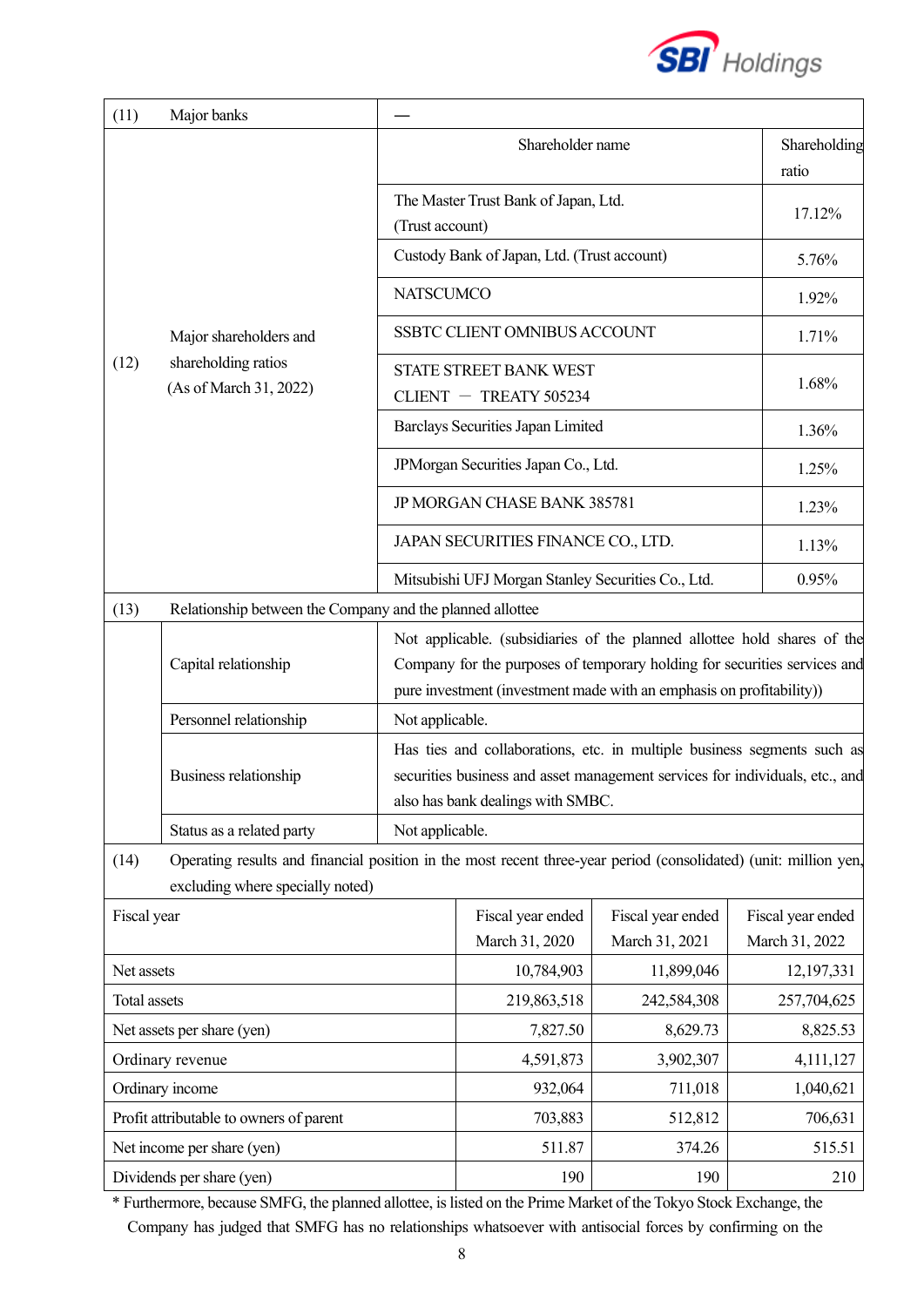

Tokyo Stock Exchange's website the "basic viewpoint towards the exclusion of antisocial forces and the status of its development" that is set forth in the Corporate Governance Report (last updated: April 4, 2022) that SMFG submitted to the Tokyo Stock Exchange. Furthermore, the Company has received representations and warranties from the planned allottee to the effect that it is not an antisocial force and does not have any relationships with antisocial forces in the Share Subscription Agreement executed with the planned allottee.

### (2) Reasons the planned allottee was selected

Please see "I. Capital and Business Alliance 1. Purpose and Reasons for the Capital and Business Alliance" above.

### (3) Shareholding policy of the planned allottee

The Company has confirmed with SMFG that its intended policy for the Company's common shares to be issued through the Third-Party Allotment is to hold them for the long term in light of the spirit of the Capital and Business Alliance.

The Share Subscription Agreement executed with SMFG requires SMFG to continue to own the Company's common shares issued through the Third-Party Allotment during the valid term of the 2022 Basic Agreement, as well as provide prior notice to the Company and consult with the Company if SMFG is to sell all or part of the common shares of the Company to a party that operates a similar business as the Company at the expiration of the valid term of the 2022 Basic Agreement or in other cases where the disposal of common shares of the Company is permitted pursuant to the Share Subscription Agreement.

SMFG has also agreed in the Share Subscription Agreement not to acquire additional common shares of the Company without the prior approval of the Company.

The Company plans to acquire from SMFG a written covenant to the effect that if SMFG has assigned all or part of the Company's common shares issued through the Third-Party Allotment within two years from the payment date, it will report those details to the Company in writing, the Company will report the content of that report to the Tokyo Stock Exchange, and SMFG will agree to the content of that report being provided for public inspection.

### (4) Confirmed details of the existence of assets required for the payment by the planned allottee

In regard to the existence of assets required for the payment by SMFG, the Company has received a report from SMFG that it has secured the funds required for payment of the full amount of the Paid-In Amount. In addition, based on the consolidated balance sheet included in the annual securities report for the fiscal year ended March 31, 2022 (submitted on June 22, 2022) submitted by SMFG, it was confirmed that SMFG holds sufficient cash and cash equivalents (65,832,072 million yen) for the payment of the Third-Party Allotment, no circumstances were found to cause concern that such financial details would significantly deteriorate thereafter, and it has been judged that there are no problems with the certainty of the payment pertaining to the Third-Party Allotment.

| Before third-party allotment<br>(as of March 31, 2022)  |          | After third-party allotment                             |        |
|---------------------------------------------------------|----------|---------------------------------------------------------|--------|
| The Master Trust Bank of Japan, Ltd. (Trust<br>account) | 17.31%   | The Master Trust Bank of Japan, Ltd.<br>(Trust account) | 15.60% |
| Custody Bank of Japan, Ltd. (Trust account)             | $6.06\%$ | Sumitomo Mitsui Financial Group, Inc.                   | 9.91%  |
| NORTHERN TRUST COMPANY (AVFC)                           | $5.25\%$ | Custody Bank of Japan, Ltd. (Trust                      | 5.46%  |

#### 7. Major Shareholders and Shareholding Ratios after Offering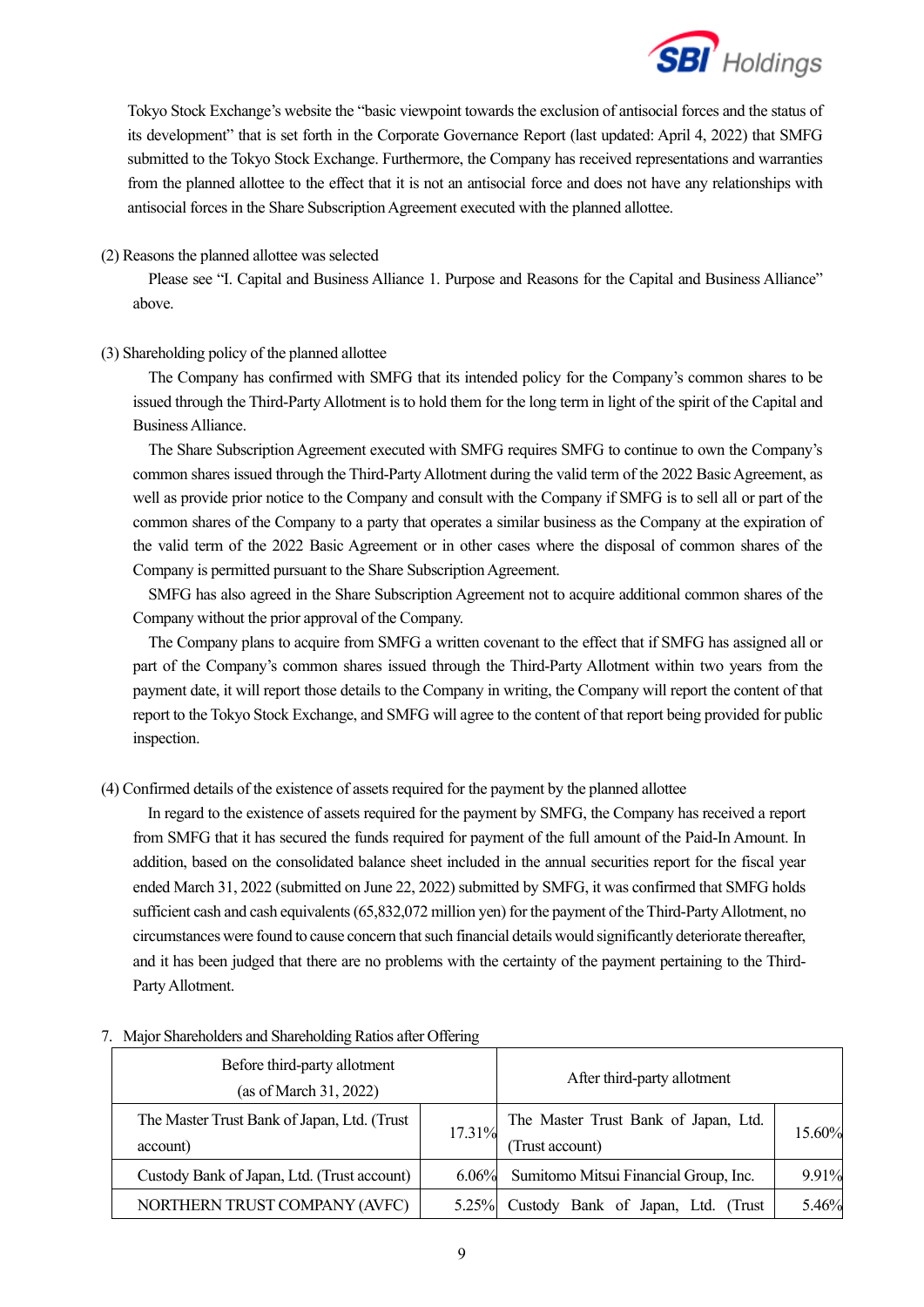

| <b>ACCOUNT NON-TREATY</b>                               |          | account)                                                                       |          |
|---------------------------------------------------------|----------|--------------------------------------------------------------------------------|----------|
| The Bank of New York Mellon 140051                      | 4.39%    | <b>NORTHERN</b><br><b>COMPANY</b><br><b>TRUST</b><br>(AVFC) ACCOUNT NON-TREATY | 4.73%    |
| The Bank of New York Mellon 140042                      | $2.90\%$ | The Bank of New York Mellon 140051                                             | 3.95%    |
| Yoshitaka Kitao                                         | 1.63%    | The Bank of New York Mellon 140042                                             | 2.61%    |
| STATE STREET BANK WEST CLIENT -<br><b>TREATY 505234</b> | 1.59%    | Yoshitaka Kitao                                                                | 1.47%    |
| STATE STREET BANK AND TRUST<br><b>COMPANY 505223</b>    | 1.45%    | STATE STREET BANK WEST CLIENT<br>- TREATY 505234                               | $1.44\%$ |
| JPM organ Securities Japan Co., Ltd.                    | 1.33%    | STATE STREET BANK AND TRUST<br>COMPANY 505223                                  | 1.31%    |
| JP MORGAN CHASE BANK 385781                             | $1.27\%$ | JPM organ Securities Japan Co., Ltd.                                           | 1.20%    |

(Notes) 1. The shareholding ratios before third-party allotment were calculated by dividing shares owned as of March 31, 2022 by the total number of issued shares as of the same date (excluding treasury shares), and the shareholding ratios after third-party allotment were calculated adding together the total number of issued shares as of that date (excluding treasury shares) and the total number of new shares issued through the Third-Party Allotment.

- 2. Figures are rounded down to two decimal places.
- 3. Baillie Gifford & Co submitted a change report to the Director-General of the Kanto Local Finance Bureau as of February 25, 2022 (reporting duty occurrence date: February 21, 2022), but we have excluded shares for which we could not confirm substantial ownership as of February 21, 2022 from the above major shareholders. The contents of the change report are as follows.

| Name                             | Location                                                        | Number of<br>share<br>certificates,<br>etc. held<br>(share) | Share certificate, etc.<br>holding ratio $(\%)$ |
|----------------------------------|-----------------------------------------------------------------|-------------------------------------------------------------|-------------------------------------------------|
| Baillie Gifford & Co             | Calton Square, 1 Greenside Row,<br>Edinburgh, EH1 3AN, Scotland | 13,392,326                                                  | 5.47                                            |
| Baillie Gifford Overseas Limited | Calton Square, 1 Greenside Row,<br>Edinburgh, EH1 3AN, Scotland | 18,492,033                                                  | 7.55                                            |

4. Sumitomo Mitsui Trust Asset Management Co., Ltd. submitted a change report to the Director-General of the Kanto Local Finance Bureau as of April 21, 2022 (reporting duty occurrence date: April 15, 2022), but we have excluded shares for which we could not confirm substantial ownership as of April 15, 2022 from the above major shareholders. The contents of the change report are as follows.

| Name                        | Location                          | Number of<br>share<br>certificates,<br>etc. held<br>(share) | Share certificate, etc.<br>holding ratio $(\%)$ |
|-----------------------------|-----------------------------------|-------------------------------------------------------------|-------------------------------------------------|
| Sumitomo Mitsui Trust Asset | 1-1-1 Shibakoen, Minato-ku, Tokyo | 9,256,440                                                   | 3.78                                            |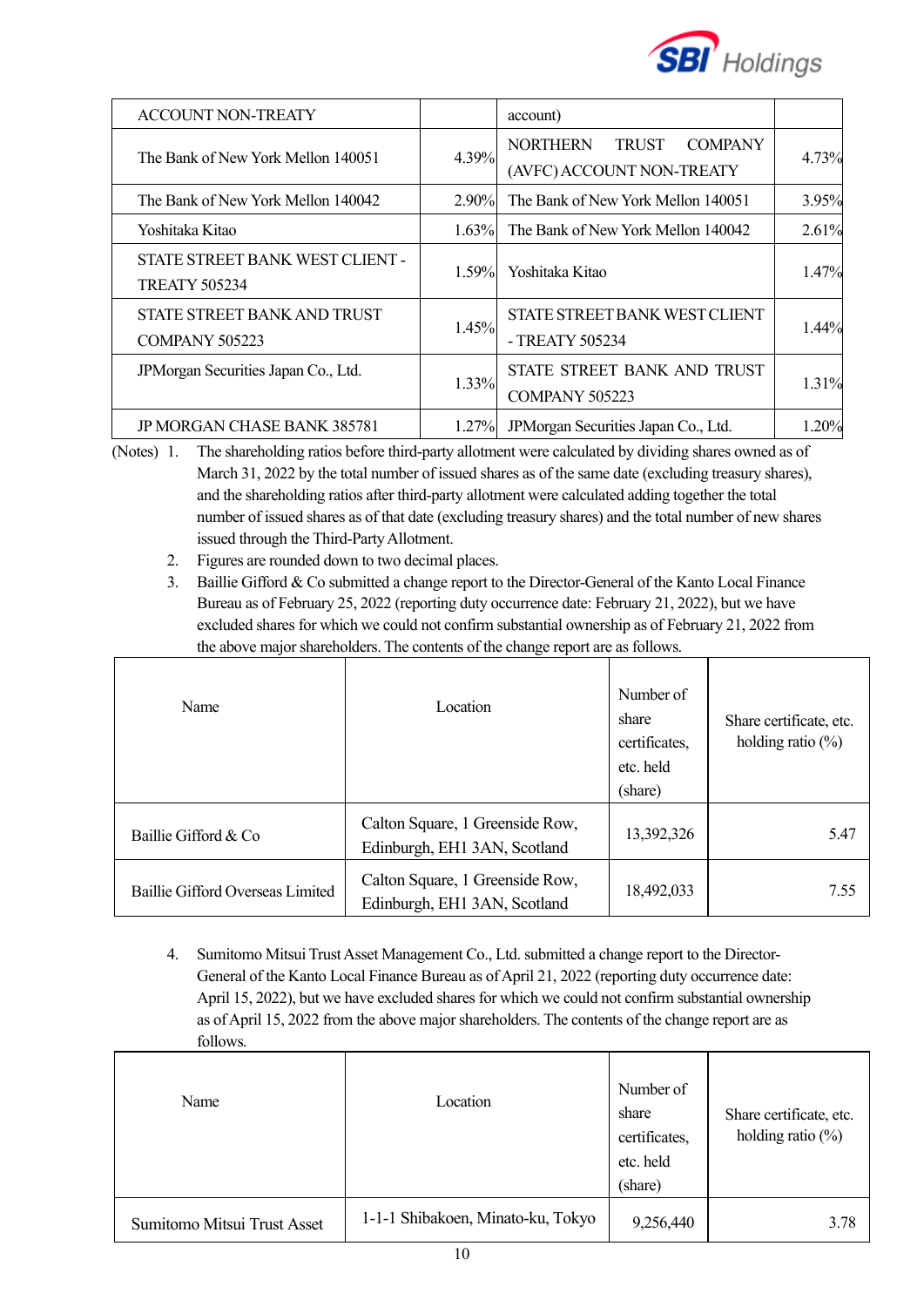

| Management Co., Ltd.                |                                 |           |      |
|-------------------------------------|---------------------------------|-----------|------|
| Nikko Asset Management Co.,<br>_td. | 9-7-1 Akasaka, Minato-ku, Tokyo | 7,219,300 | 2.94 |

5. BlackRock Japan Co., Ltd. submitted a change report to the Director-General of the Kanto Local Finance Bureau as of May 19, 2022 (reporting duty occurrence date: May 13, 2022), but we have excluded shares for which we could not confirm substantial ownership as of May 13, 2022 from the above major shareholders. The contents of the change report are as follows.

| Name                                                        | Location                                                      | Number of<br>share<br>certificates,<br>etc. held<br>(share) | Share certificate, etc.<br>holding ratio $(\%)$ |
|-------------------------------------------------------------|---------------------------------------------------------------|-------------------------------------------------------------|-------------------------------------------------|
| BlackRock Japan Co., Ltd.                                   | 1-8-3 Marunouchi, Chiyoda-ku, Tokyo                           | 3,732,200                                                   | 1.52                                            |
| <b>BlackRock Advisers, LLC</b>                              | 251 Little Falls Drive, Wilmington, DE,<br>the United States  | 296,842                                                     | 0.12                                            |
| <b>BlackRock Financial</b><br>Management, Inc.              | 251 Little Falls Drive, Wilmington, DE,<br>the United States  | 452,150                                                     | 0.18                                            |
| <b>BlackRock Investment</b><br>Management LLC               | 251 Little Falls Drive, Wilmington, DE,<br>the United States  | 283,375                                                     | 0.12                                            |
| <b>BlackRock</b> (Netherlands) BV                           | 1 Amstelplein, Amsterdam, 1096HA,<br>Netherlands              | 474,521                                                     | 0.19                                            |
| <b>BlackRock Fund Managers</b><br>Limited                   | 12 Throgmorton Avenue, London,<br>United Kingdom              | 560,827                                                     | 0.23                                            |
| <b>BlackRock Asset Management</b><br>Canada Limited         | No. 2500, 161 Bay Street, Toronto,<br>ON, Canada              | 357,080                                                     | 0.15                                            |
| <b>BlackRock Asset Management</b><br><b>Ireland Limited</b> | 1F, 2 Ballsbridge Park, Ballsbridge,<br>Dublin, Ireland       | 1,139,940                                                   | 0.46                                            |
| <b>BlackRock Fund Advisors</b>                              | 400 Howard Street, San Francisco, CA,<br><b>United States</b> | 3,828,270                                                   | 1.56                                            |
| <b>BlackRock Institutional Trust</b><br>Company, N.A.       | 400 Howard Street, San Francisco, CA,<br><b>United States</b> | 4,464,442                                                   | 1.82                                            |
| <b>BlackRock Investment</b><br>Management (UK) Limited      | 12 Throgmorton Avenue, London,<br>United Kingdom              | 398,401                                                     | 0.16                                            |

6. J O Hambro Capital Management Limited submitted a change report to the Director-General of the Kanto Local Finance Bureau as of May 23, 2022 (reporting duty occurrence date: May 18, 2022), but we have excluded shares for which we could not confirm substantial ownership as of May 18, 2022 from the above major shareholders. The contents of the change report are as follows.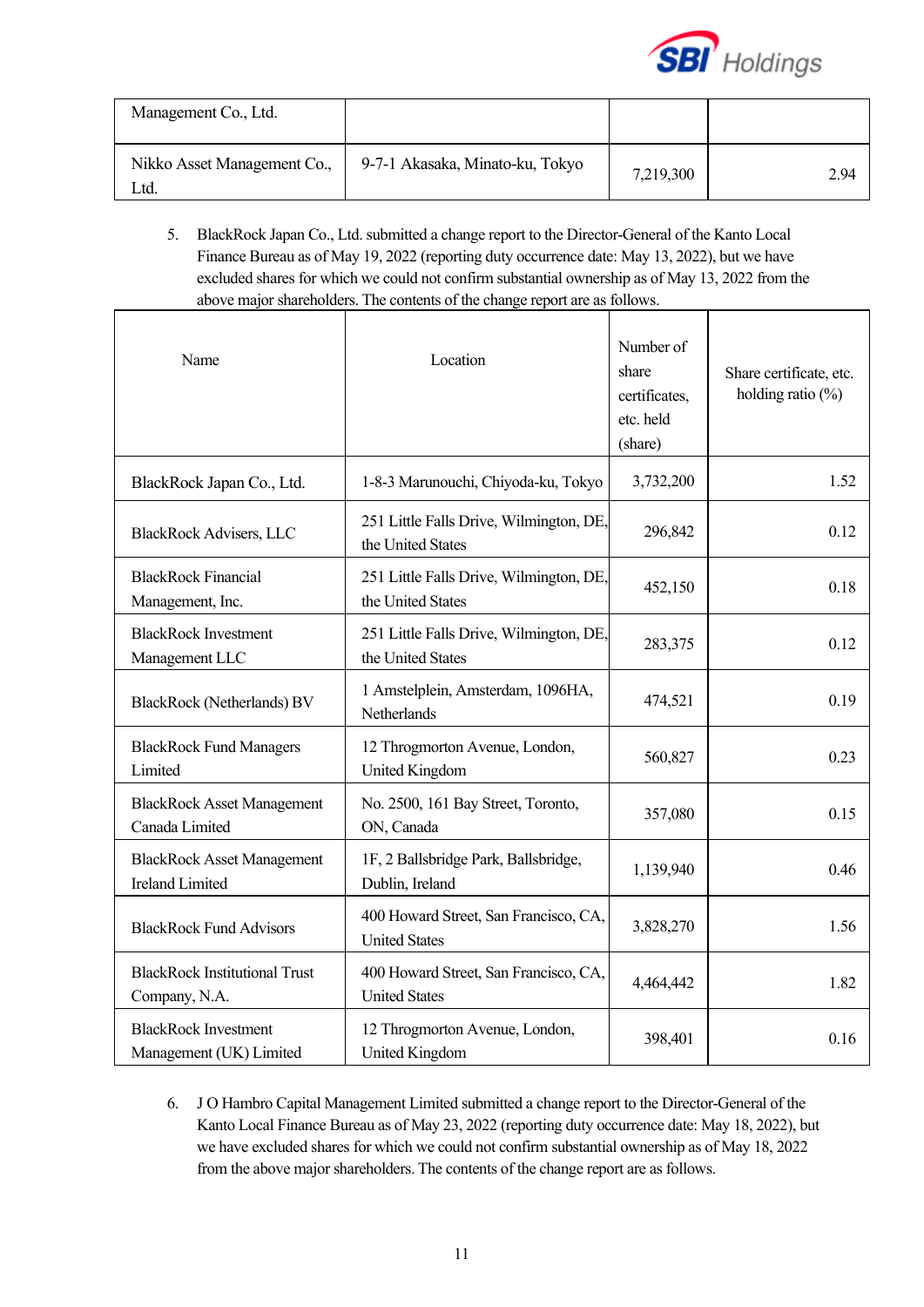

| Name                                     | Location                                                            | Number of<br>share<br>certificates.<br>etc. held<br>(share) | Share certificate, etc.<br>holding ratio $(\%)$ |
|------------------------------------------|---------------------------------------------------------------------|-------------------------------------------------------------|-------------------------------------------------|
| J O Hambro Capital Management<br>Limited | Level 3, 1 St James's Market, London,<br>SW1Y 4AH, United Kingdom   | $\Omega$                                                    | 0.00                                            |
| JOHCM (USA) Inc                          | 53 State Street, 13th Floor, Boston, MA<br>02109, the United States | $\theta$                                                    | 0.00                                            |
| JOHCM (Singapore) Pte. Limited           | 138 Market Street, #15-04<br>CapitaGreen, Singapore 048946          | 7,637,274                                                   | 3.11                                            |
| Thompson, Siegel & Walmsley<br>LLC       | 6641 West Broad Street, Suite 600,<br>Richmond, VA, USA             | 4,286,238                                                   | 1.75                                            |

7. Mizuho Securities Co., Ltd. submitted a change report to the Director-General of the Kanto Local Finance Bureau as of June 7, 2022 (reporting duty occurrence date: May 31, 2022), but we have excluded shares for which we could not confirm substantial ownership as of May 31, 2022 from the above major shareholders. The contents of the change report are as follows.

| Name                           | Location                                           | Number of<br>share<br>certificates,<br>etc. held<br>(share) | Share certificate, etc.<br>holding ratio $(\%)$ |
|--------------------------------|----------------------------------------------------|-------------------------------------------------------------|-------------------------------------------------|
| Mizuho Securities Co., Ltd.    | 1-5-1, Otemachi, Chiyoda-ku, Tokyo                 | 4,831,027                                                   | 1.89                                            |
| Asset Management One Co., Ltd. | 1-8-2 Marunouchi, Chiyoda-ku, Tokyo                | 7,718,200                                                   | 3.03                                            |
| Mizuho International plc       | 30 Old Bailey,<br>London, EC4M 7AU, United Kingdom | 345,649                                                     | 0.14                                            |

### 8. Future Prospects

The Company has determined that the Third-Party Allotment will contribute to improving the corporate value of the Company, and the Company believes that its impact on business performance for the fiscal year will be minor.

### 9. Matters Regarding Procedures under the Code of Corporate Conduct

The Third-Party Allotment does not require the Company to obtain an opinion from an independent third party or procedures to confirm shareholders' intentions as set out in Article 432 of the Securities Listing Regulations of the Tokyo Stock Exchange, as it (i) results in a dilution of less than 25%, and (ii) will not lead to a change of controlling shareholder.

10. Business Performance and Equity Finance over the Past Three Years

(1) Business performance over the past three years (consolidated)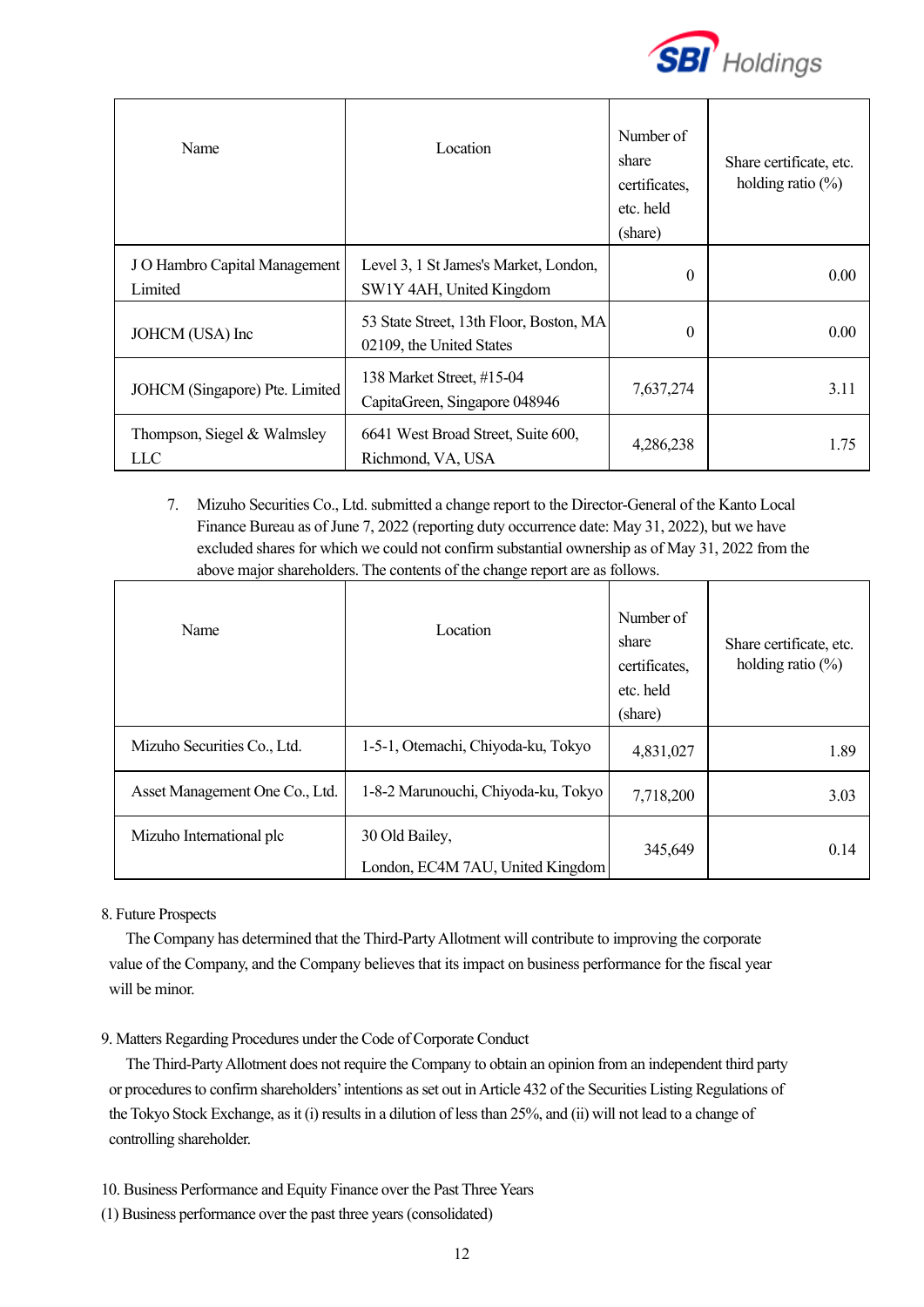

|                                       | Fiscal year ended March | Fiscal year ended March | Fiscal year ended March |  |
|---------------------------------------|-------------------------|-------------------------|-------------------------|--|
|                                       | 31, 2020                | 31, 2021                | 31, 2022                |  |
| Revenue                               | 368,055                 | 541,145                 | 763,618                 |  |
| Profit before income tax expense      | 65,819                  | 140,380                 | 412,724                 |  |
| Profit attributable to owners of the  |                         |                         |                         |  |
| Company                               | 37,487                  | 81,098                  | 366,854                 |  |
| Basic earnings per share attributable | 163.18                  | 339.78                  | 1,498.55                |  |
| to owners of the Company (yen)        |                         |                         |                         |  |
| Dividends per share (yen) (interim    | 100                     | 120                     | 150                     |  |
| dividends per share)                  | (20)                    | (20)                    | (30)                    |  |
| Equity per share attributable to      | 1,955.91                | 2,297.87                | 3,770.84                |  |
| owners of the Company (yen)           |                         |                         |                         |  |

(Unit: million yen. Excluding matters in special notes.)

| (as of May 31, 2022)<br>(2) Current number of issued shares and dilutive shares |                    |                             |  |  |
|---------------------------------------------------------------------------------|--------------------|-----------------------------|--|--|
|                                                                                 | Number of shares   | Percentage of issued shares |  |  |
| Number of issued shares                                                         | 245,228,290 shares | 100.00%                     |  |  |
| Number of dilutive shares at current                                            | 47,330,164 shares  | 19.30%                      |  |  |
| conversion price (exercise price)                                               |                    |                             |  |  |
| Number of dilutive shares at                                                    |                    |                             |  |  |
| minimum conversion price (exercise                                              |                    |                             |  |  |
| price)                                                                          |                    |                             |  |  |
| Number of dilutive shares at                                                    |                    |                             |  |  |
| maximum conversion price                                                        |                    |                             |  |  |
| (exercise price)                                                                |                    |                             |  |  |

### (3) Recent stock prices

(i) Stock prices for last three years

|         | Fiscal year ended March | Fiscal year ended March | Fiscal year ended March |
|---------|-------------------------|-------------------------|-------------------------|
|         | 31, 2020                | 31, 2021                | 31, 2022                |
| Opening | 2,495 yen               | $1,562$ yen             | $3,060$ yen             |
| High    | $2,814$ yen             | 3,350 yen               | 3,375 yen               |
| Low     | 1,275 yen               | 1,422 yen               | $2,530$ yen             |
| Closing | 1,578 yen               | $3,000$ yen             | $3,100$ yen             |

## (ii) Stock prices for last six months

|         | Jan 2022    | February    | March       | April       | May         | June        |
|---------|-------------|-------------|-------------|-------------|-------------|-------------|
| Opening | $3,185$ yen | $3,000$ yen | $3,065$ yen | $3,070$ yen | 2,934 yen   | $2,612$ yen |
| High    | 3,315 yen   | $3,165$ yen | 3,375 yen   | $3,160$ yen | 2,939 yen   | $2,714$ yen |
| Low     | 2,785 yen   | 2,928 yen   | 2,784 yen   | $2,805$ yen | 2,441 yen   | 2,392 yen   |
| Closing | 2,942 yen   | $3,000$ yen | $3,100$ yen | $2,913$ yen | $2,617$ yen | 2,588 yen   |

(Note) The stock prices for June 2022 are shown as of June 22, 2022.

(iii) Stock price on the business day immediately preceding the issuance resolution date

|         | June 22, 2022 |
|---------|---------------|
| Opening | $2,680$ yen   |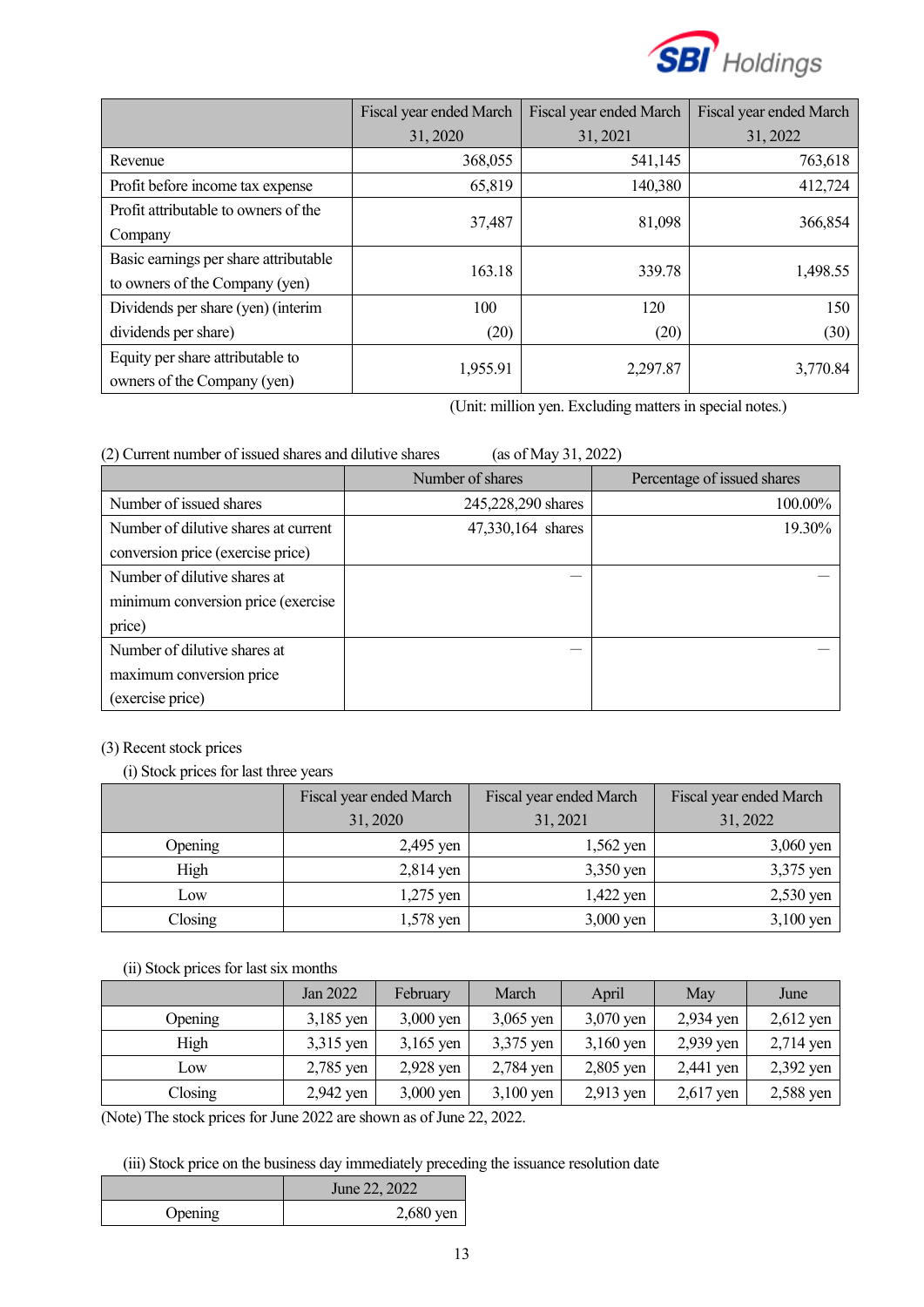

| High    | $2,692$ yen |
|---------|-------------|
| Low     | 2,588 yen   |
| Closing | 2,588 yen   |

(4) Equity finance over the past three years

(i) Issuance of new shares through third-party allotment as restricted stock units

| Payment date                    | February 15, 2022                                                        |
|---------------------------------|--------------------------------------------------------------------------|
| Amount of funds raised          | 389,974,000 yen                                                          |
| Issue price                     | 2,830 yen per share                                                      |
| Number of issued shares at time | 244,976,390 shares                                                       |
| of offering                     |                                                                          |
| Number of shares issued in the  | 137,800 shares                                                           |
| offering                        |                                                                          |
| Number of issued shares after   | 245,114,190 shares                                                       |
| offering                        |                                                                          |
| Allottees                       | One director of the Company (excluding outside directors) 137,800 shares |
| Initial funds usage on issuance | Not applicable                                                           |
| Expected timing of expenditure  |                                                                          |
| on issuance                     | Not applicable                                                           |
| Current appropriation status    | Not applicable                                                           |

# (ii) Issuance of Zero Coupon Convertible Bonds due 2025

| Payment date                    | July 27, 2020                                                                                                                                                                                                                                                                                                                                                                                                                                                                                                                                                                                                                                                                                                                                                                                                                                                                                                     |
|---------------------------------|-------------------------------------------------------------------------------------------------------------------------------------------------------------------------------------------------------------------------------------------------------------------------------------------------------------------------------------------------------------------------------------------------------------------------------------------------------------------------------------------------------------------------------------------------------------------------------------------------------------------------------------------------------------------------------------------------------------------------------------------------------------------------------------------------------------------------------------------------------------------------------------------------------------------|
| Amount of funds raised          | Total of 70 billion yen and total bond face value of replacement certificates of                                                                                                                                                                                                                                                                                                                                                                                                                                                                                                                                                                                                                                                                                                                                                                                                                                  |
| (estimated net proceeds)        | bonds with stock acquisition rights (70,105,000,000 yen)                                                                                                                                                                                                                                                                                                                                                                                                                                                                                                                                                                                                                                                                                                                                                                                                                                                          |
| Conversion price                | 2,893.1 yen (Note 1)                                                                                                                                                                                                                                                                                                                                                                                                                                                                                                                                                                                                                                                                                                                                                                                                                                                                                              |
| Number of issued shares at time |                                                                                                                                                                                                                                                                                                                                                                                                                                                                                                                                                                                                                                                                                                                                                                                                                                                                                                                   |
| of offering                     | 236,556,393 shares                                                                                                                                                                                                                                                                                                                                                                                                                                                                                                                                                                                                                                                                                                                                                                                                                                                                                                |
| Number of dilutive shares       | 24,030,209 shares                                                                                                                                                                                                                                                                                                                                                                                                                                                                                                                                                                                                                                                                                                                                                                                                                                                                                                 |
| resulting from the offering     | (number of dilutive shares at initial conversion price (2,913 yen))                                                                                                                                                                                                                                                                                                                                                                                                                                                                                                                                                                                                                                                                                                                                                                                                                                               |
| Current conversion status       | Number of converted shares 0 shares (Note 2)                                                                                                                                                                                                                                                                                                                                                                                                                                                                                                                                                                                                                                                                                                                                                                                                                                                                      |
| Initial funds usage on issuance | (i) To make up equity capital depletion due to staged Oct-Dec 2019 acquisition<br>of SBI LY HOUR BANK PLC. shares and capital increase amounting to<br>approximately 8.4 billion yen<br>(ii) To make up depleted equity capital due to January 2020 investment of<br>approximately 2.2 billion yen in Openlegacy Technologies Ltd. which develops<br>software for API integration of banks' core banking system<br>(iii) Funds to invest in domestic and overseas companies and financial<br>institutions, etc. in fintech, AI, blockchain and other related technology fields, and<br>funds to investment domestically and overseas to pursue the Company Group's<br>four strategies (contribution to regional revitalization, Neo-bank initiative<br>measures, promotion of Neo-securitization, and introduction of fintech to the<br>entire group, and the aggressive use of blockchain and distributed ledger |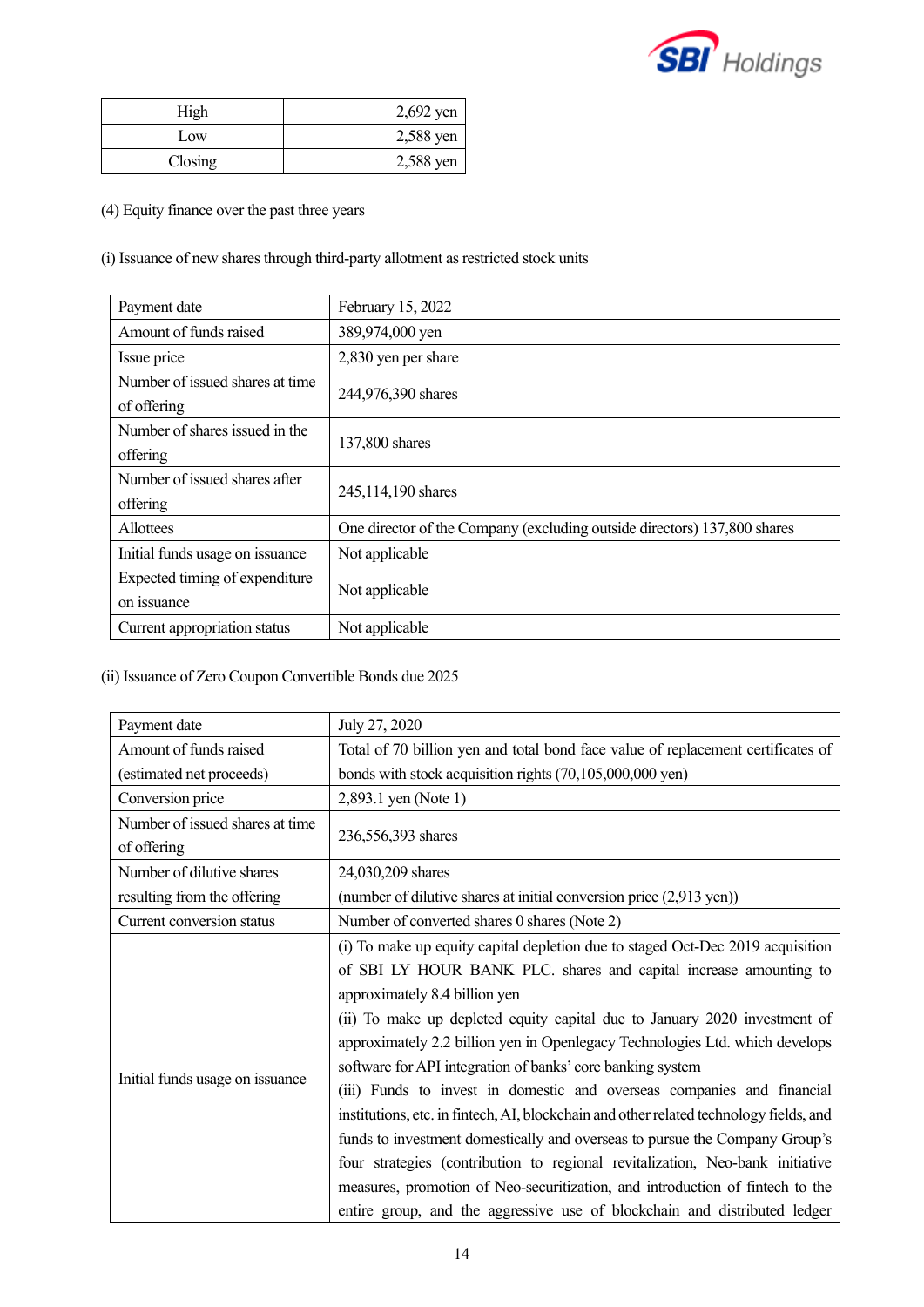

|                                | technology (DLT))                                                              |  |
|--------------------------------|--------------------------------------------------------------------------------|--|
|                                |                                                                                |  |
| Expected timing of expenditure |                                                                                |  |
| on issuance                    | Up to end-September 2023                                                       |  |
|                                | In accordance with "Initial funds usage on issuance" above, appropriated       |  |
| Current appropriation status   | approximately 8.4 billion yen to company funds in (i) above, appropriated      |  |
|                                | approximately 2.2 billion yen to company funds in (ii) above, and appropriated |  |
|                                | the entire amount not allocated for the funds usage in (i) and (ii) above to   |  |
|                                | investment funds in (iii) above.                                               |  |

(Notes) 1. As of May 31, 2022.

2. As of May 31, 2022.

(iii) Issuance of 2020 First Stock Acquisition Rights (Paid-In Capital Stock Options) through third-party allotment

| Allotment date                  | July 1, 2020                                                          |  |
|---------------------------------|-----------------------------------------------------------------------|--|
|                                 | 7,705,500,000 yen                                                     |  |
| Amount of funds raised          | (breakdown) Issuance portion: 181,500,000 yen                         |  |
|                                 | Exercise portion: $7,524,000,000$ yen $(2,280)$ yen per share (note)) |  |
| Issuance price                  | 5,500 yen per unit                                                    |  |
| Number of issued shares at time | 236,556,393 shares                                                    |  |
| of offering                     |                                                                       |  |
| Number of dilutive shares       | 3,300,000 shares                                                      |  |
| resulting from the offering     |                                                                       |  |
| <b>Allottees</b>                | 64 directors of the Company and Company subsidiaries: 33,000 units    |  |
| Current exercise status         | Remaining stock acquisition rights: 33,000 units                      |  |
| Initial funds usage on issuance | Not applicable                                                        |  |
| Expected timing of expenditure  |                                                                       |  |
| on issuance                     | Not applicable                                                        |  |
| Current appropriation status    | Not applicable                                                        |  |

(Note) If the Company conducts a share split or reverse share split after the allotment date of such stock acquisition rights, the exercise price will be adjusted according to the following formula, rounded up to the nearest whole yen.

| Exercise price   | Exercise price    |                                |
|------------------|-------------------|--------------------------------|
| after adjustment | before adjustment | Split (or reverse split) ratio |

If the Company merges with another company or conducts a company split after the allotment date of such stock acquisition rights, or the exercise price otherwise needs to be adjusted as a result, the Company may appropriately adjust the exercise price to a reasonable extent.

(iv) Issuance of 2020 Second Stock Acquisition Rights (Qualified Stock Options) through third-party allotment

| Allotment date                  | July 1, 2020                                                          |  |  |
|---------------------------------|-----------------------------------------------------------------------|--|--|
|                                 | 8,762,091,200 yen                                                     |  |  |
| Amount of funds raised          | (breakdown) Issuance portion: 0 yen                                   |  |  |
|                                 | Exercise portion: $8,762,091,200$ yen $(2,308)$ yen per share (note)) |  |  |
| Issuance price                  | Non-compensated                                                       |  |  |
| Number of issued shares at time | 236,556,393 shares                                                    |  |  |